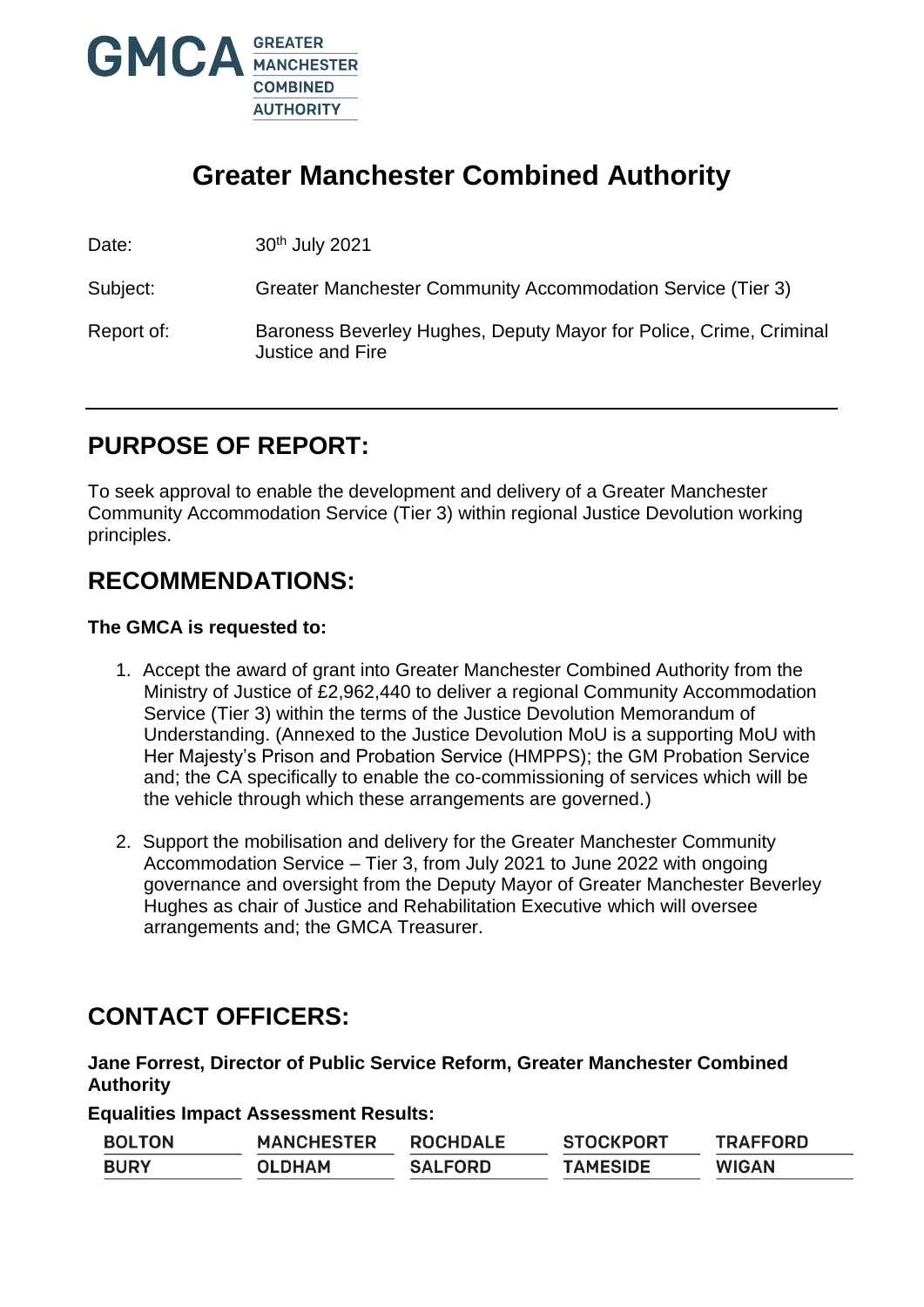## **Carbon Assessment Results:**

| <b>Impacts Questionnaire</b>                                   |        |                                                                                                                                                                                                                                                                                                                                                                |                                                                                   |                                  |
|----------------------------------------------------------------|--------|----------------------------------------------------------------------------------------------------------------------------------------------------------------------------------------------------------------------------------------------------------------------------------------------------------------------------------------------------------------|-----------------------------------------------------------------------------------|----------------------------------|
| <b>Impact Indicator</b>                                        | Result | Justification/Mitigation                                                                                                                                                                                                                                                                                                                                       |                                                                                   |                                  |
| Equality and Inclusion                                         | G      | Beneficiaries will disproportionately face social and economic inequalities associated with<br>offending and homelessnsess.<br>Beneficiaries will be supported to access public services where previously they may not have<br>done.                                                                                                                           |                                                                                   |                                  |
| Health                                                         | G      | Beneficiaries will be prevented from sleeping rough or in unsafe accommodation - therefore<br>supporting their physcial health<br>Beneficiaries will be prevented from sleeping rough or in unsafe accommodation - therefore<br>supporting their mental health<br>Provision of additional infrastructure to support people to access necessary health services |                                                                                   |                                  |
| Resilience and Adaptation                                      |        |                                                                                                                                                                                                                                                                                                                                                                |                                                                                   |                                  |
| Housing                                                        | G      | Beneficiaries will be prevented from sleeping rough or in unsafe accommodation<br>Beneficiaries will have supported access to tenancies in the Private Rented Sector                                                                                                                                                                                           |                                                                                   |                                  |
| Economy                                                        |        |                                                                                                                                                                                                                                                                                                                                                                |                                                                                   |                                  |
| Mobility and Connectivity                                      |        |                                                                                                                                                                                                                                                                                                                                                                |                                                                                   |                                  |
| Carbon, Nature and<br>Environment                              |        |                                                                                                                                                                                                                                                                                                                                                                |                                                                                   |                                  |
| Consumption and<br>Production                                  |        |                                                                                                                                                                                                                                                                                                                                                                |                                                                                   |                                  |
|                                                                |        |                                                                                                                                                                                                                                                                                                                                                                |                                                                                   |                                  |
| Contribution to achieving the GM<br>Carbon Neutral 2038 target |        |                                                                                                                                                                                                                                                                                                                                                                |                                                                                   |                                  |
| <b>Further Assessment(s):</b>                                  |        | N/A                                                                                                                                                                                                                                                                                                                                                            |                                                                                   |                                  |
| Positive impacts overall,<br>whether long or short<br>term.    |        | Mix of positive and<br>negative impacts. Trade-<br>offs to consider.                                                                                                                                                                                                                                                                                           | Mostly negative, with at<br>least one positive aspect.<br>Trade-offs to consider. | <b>Negative impacts overall.</b> |
|                                                                |        |                                                                                                                                                                                                                                                                                                                                                                |                                                                                   |                                  |

#### **Risk Management:**

Risk should be considered relating to the acceptance or non-acceptance of this joint service commission.

## **Legal Considerations:**

This service sits outside of statutory service provision.

Legal advice has been taken on the procurement and information governance considerations for this service.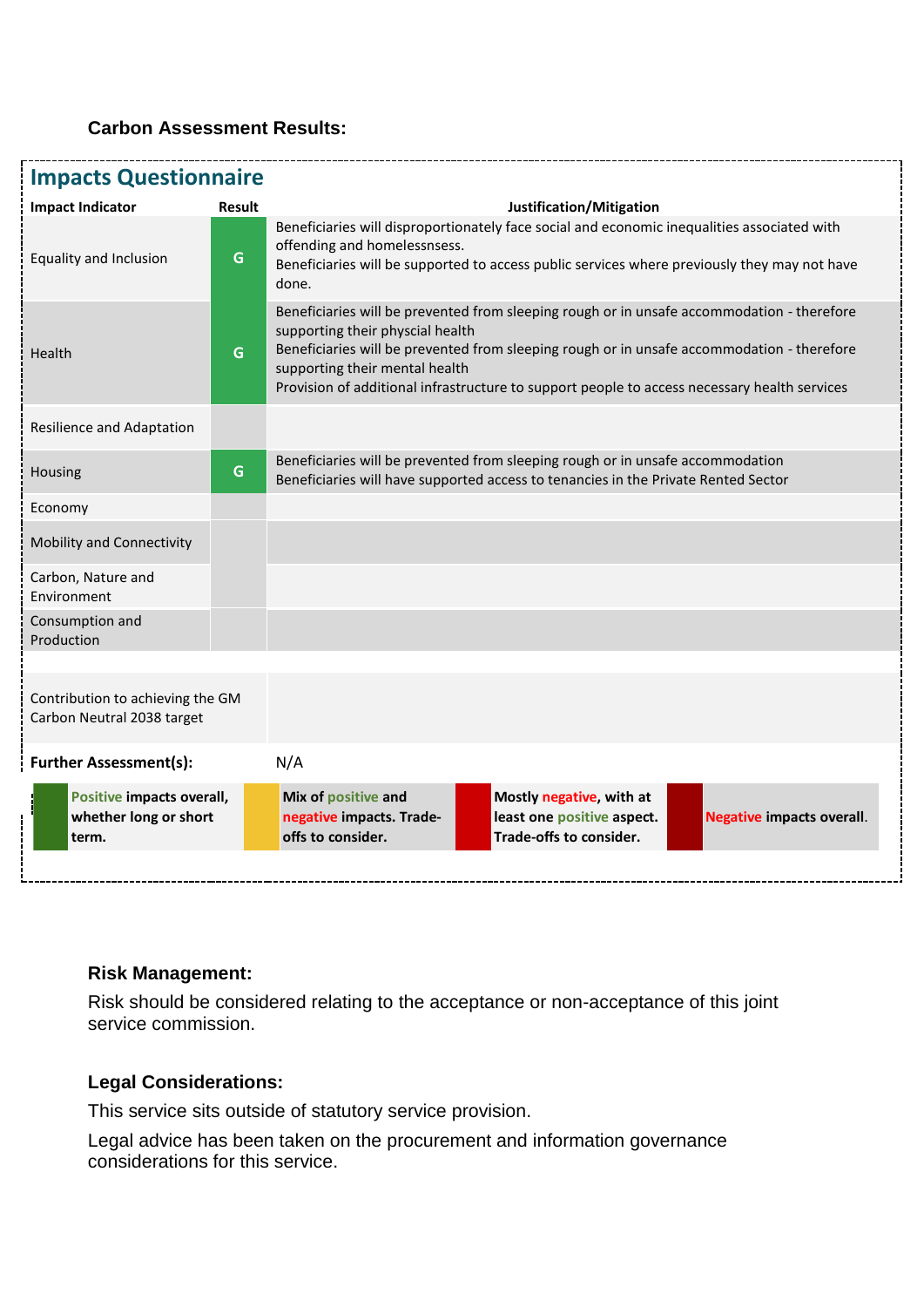## **Financial Consequences – Revenue:**

Revenue funding applies to accommodation and support services.

#### **Financial Consequences – Capital:**

No capital funding considerations*.* 

#### **Number of attachments to the report: 3**

Appendix 1 – Memorandum of Understanding

Appendix 2 – National CAS-3 Specification

#### **Comments/recommendations from Overview & Scrutiny Committee**

### **BACKGROUND PAPERS:**

| <b>TRACKING/PROCESS</b>                                              |                                |  |  |           |  |
|----------------------------------------------------------------------|--------------------------------|--|--|-----------|--|
| Does this report relate to a major strategic decision, as set out in |                                |  |  | <b>No</b> |  |
| the GMCA Constitution                                                |                                |  |  |           |  |
|                                                                      |                                |  |  |           |  |
|                                                                      |                                |  |  |           |  |
|                                                                      | <b>EXEMPTION FROM CALL IN</b>  |  |  |           |  |
| Are there any aspects in this report which<br>N/A                    |                                |  |  |           |  |
| means it should be considered to be                                  |                                |  |  |           |  |
| exempt from call in by the relevant Scrutiny                         |                                |  |  |           |  |
| Committee on the grounds of urgency?                                 |                                |  |  |           |  |
| <b>GM Transport Committee</b>                                        | <b>Overview &amp; Scrutiny</b> |  |  |           |  |
|                                                                      | Committee                      |  |  |           |  |
| N/A                                                                  | N/A                            |  |  |           |  |

#### **1.0 BACKGROUND**

- 1.1. The original Justice Devolution Memorandum of Understanding, agreed with the Ministry of Justice in July 2019, demonstrated a progressive ambition and strong partnership. This has been enhanced through a new MOU with Her Majesty's Prison and Probation Service (HMPPS) and allows for a different approach to be taken with Greater Manchester that may diverge from national or standard policy guidance and direction, where it provides an optimal outcome above and beyond minimum standard (Appendix 1).
- 1.2. The Ministry of Justice (MoJ) via HMPPS is funding a new service Community Accommodation Service Tier 3 (CAS-3). There is agreement to co-commission this in Greater Manchester under the terms of the new Memorandum of Understanding and as highlighted below: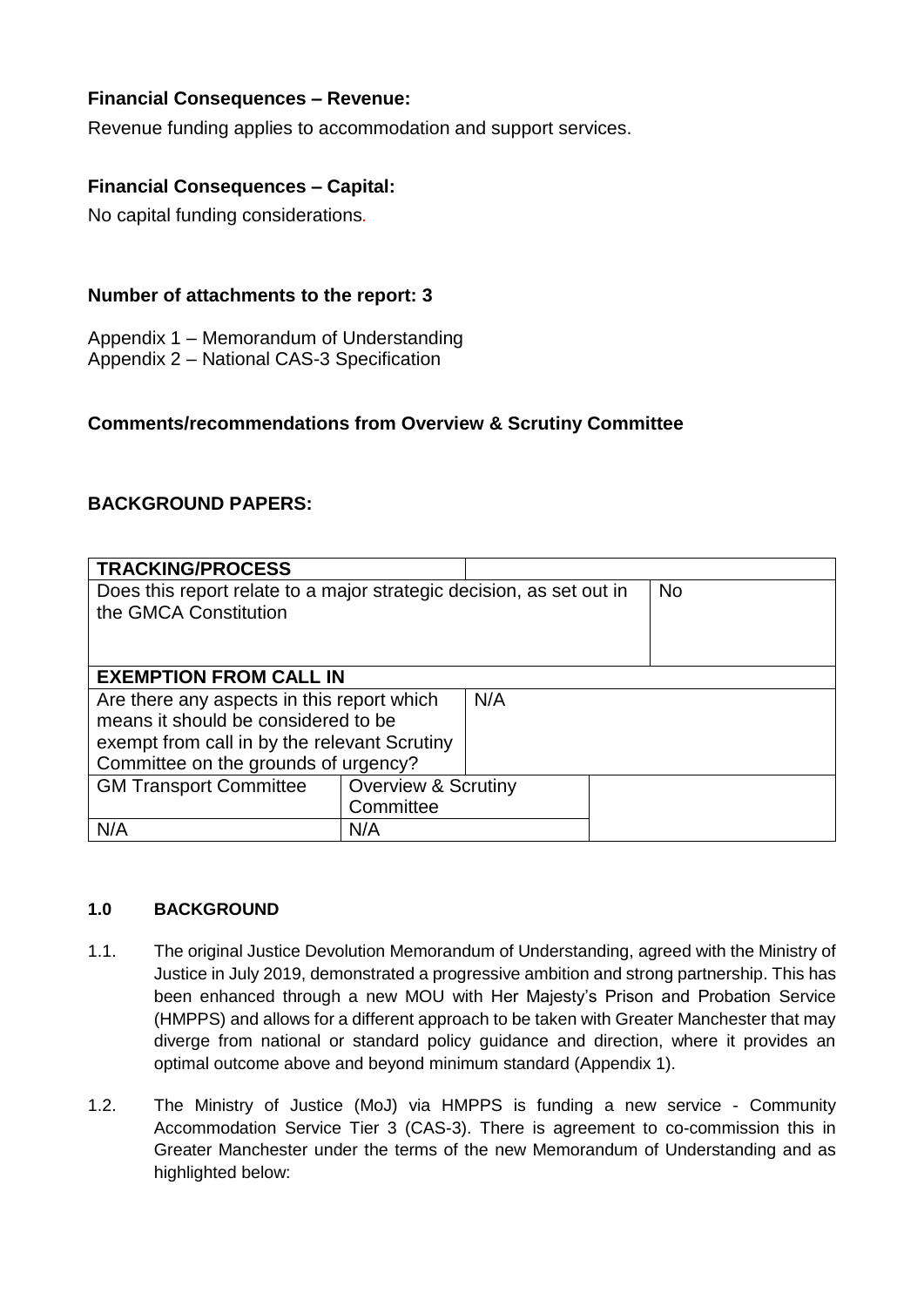

#### **2.0 COMMUNITY ACCOMMODATION SERVICE – TIER 3 OVERVIEW**

- 2.1. Accommodation is a critical factor in reducing re-offending, with people 50% more likely to re-offend if they have nowhere safe to stay. Her Majesty's Prison and Probation Service is adding a new tier (Tier 3) to their existing accommodation structure:
	- Tier 1 Approved Premises
	- Tier 2 Bail Accommodation and Support Services
	- Tier 3 Community Accommodation Service
- 2.2. CAS-3 is a £20m pilot to provide temporary accommodation to people leaving custody who would otherwise be homeless and have nowhere safe to stay upon release. This is because they fall outside of a range of eligibility criteria for statutory accommodation provided by Probation or Local Authority services or because pre-release work is not completed to allow for statutory or other accommodation to be secured in time for release.
- 2.3. CAS-3 builds upon learning from additional accommodation provision funded by MoJ as a response to Covid-19; the Homelessness Prevention Trailblazer (HPT). HPT demonstrated that despite Her Majesty's Prison and Probation Service and Local Authority efforts to ensure that all people leaving custody had somewhere safe to go, via early mediation, support and statutory homelessness assessments, more accommodation capacity was needed to make this a reality.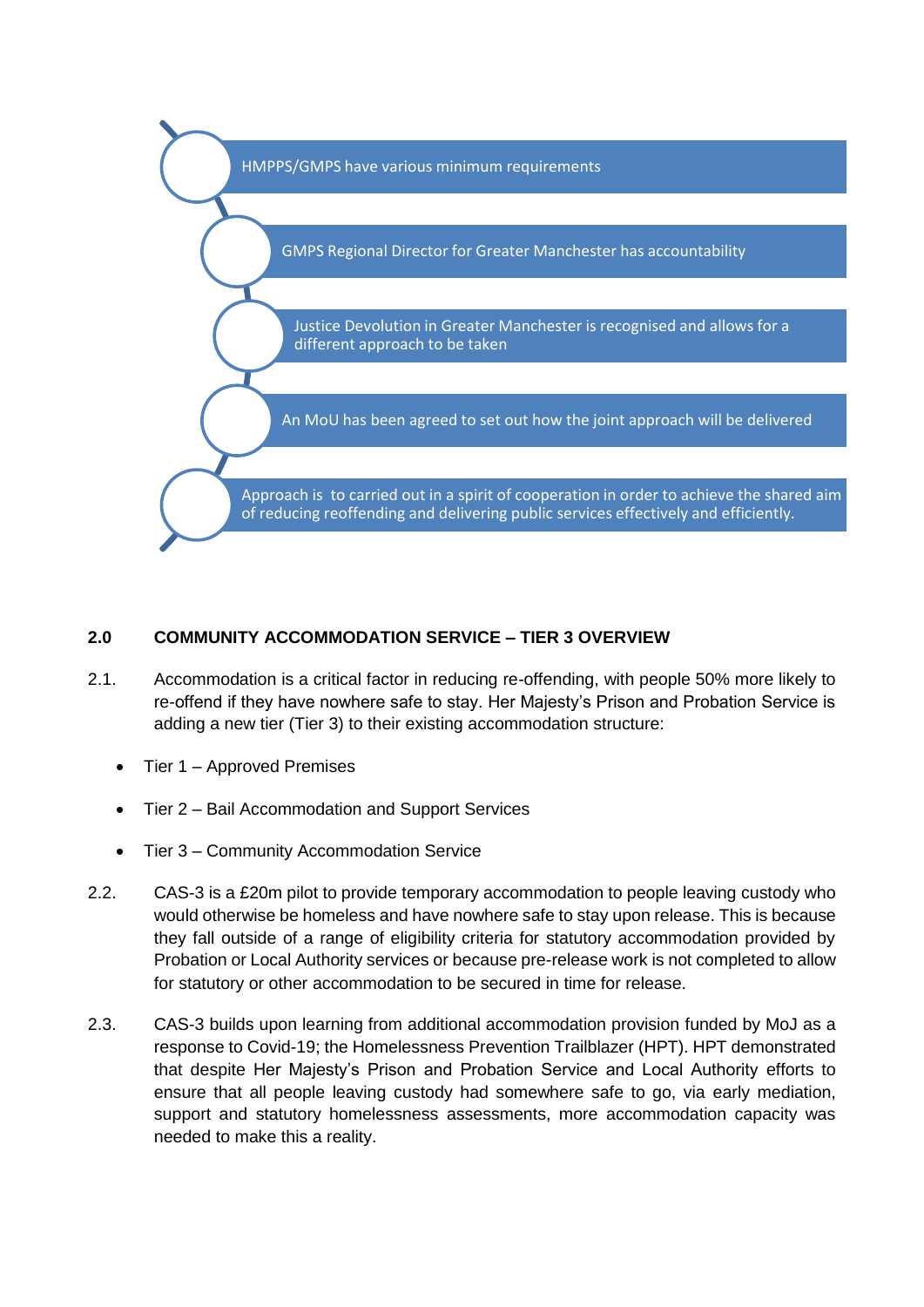2.4. The one year national pilot will cover five regions, with Greater Manchester being one. Other regions have undergone a national procurement process and contracts will be managed within a central structure. Greater Manchester has the opportunity to receive grant funding to commission and manage this service at a regional level.

## **3.0 GREATER MANCHESTER CAS-3**

#### **OVERVIEW**

- 3.1. The Ministry of Justice are supportive of a regional approach in Greater Manchester with agreement that it can provide added value. The national specification (Appendix 2) will be strengthen with consideration of the following key elements:
- *3.1.1. Quality accommodation and support provision with considered use of trusted providers known to regional and local commissioners* 
	- Use of known accommodation and support providers, building on A Bed Every Night and other local suppliers.
	- Accommodation located with understanding of local area public service pressures and housing market.
- *3.1.2. Enhanced support element of the specification as a priority to achieve positive outcomes* 
	- Variation from national specification of low level support, building on the principle that accommodation alone is not sufficient to support exit from homelessness (GM ABEN).
- *3.1.3. Alignment and integration of CAS-3 with wider system building to reduce offending and improve lives in Greater Manchester, including seven new Integrated Re-settlement Services co-commissioned with HMPPS and GM Probation Service, A Bed Every Night, Re:Connect*
	- Service delivery structure and operating model is integrated with other local and regional support provisions to achieve better outcomes.
- 3.2. HMPPS are satisfied that regional governance structures are sufficient to develop and manage this service:

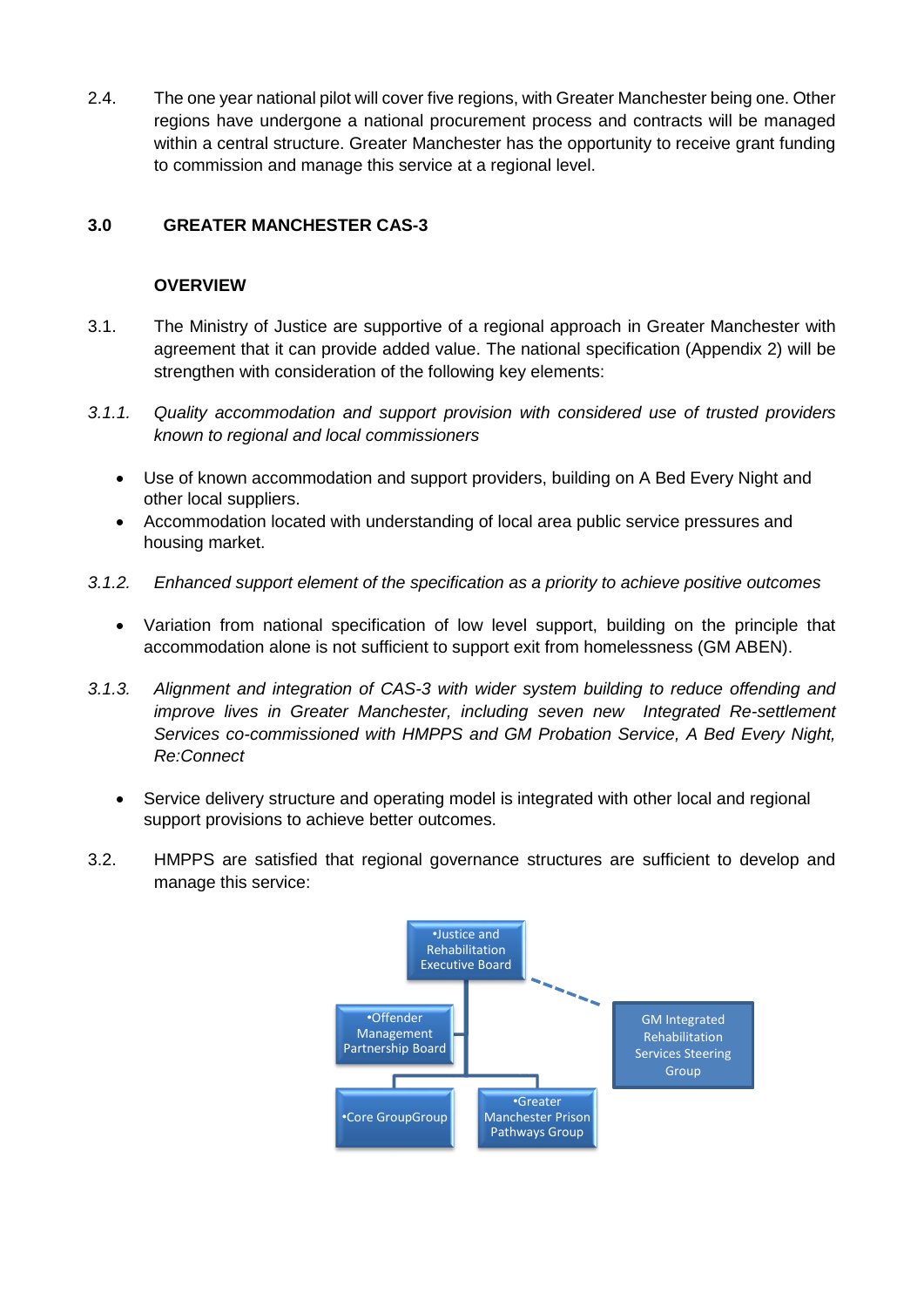#### **DELIVERY MODEL**

- 3.3. A total grant amount has been committed and GMCA will allocate this onwards to Local Authorities to deliver CAS-3. Grant amounts will be finalised following evidence of local delivery costs and with approval from the GMCA Treasurer and Deputy Mayor.
- 3.4. The delivery model will match A Bed Every Night as far as possible seeing Local Authority commissioning of accommodation and support services. Grant funding agreements, a common specification and assurance process will be held through GMCA.
- 3.5. GM CAS-3 will provide capacity to accommodate up to 486 people leaving custody from July 2021 to March 2022. The service will be stepped down from April-June 2022 if no continuation funding is secured.
- 3.6. GM CAS-3 will have a maximum of 162 units of accommodation. The total cost and grant into GMCA is agreed as £2,962,440.
- 3.7. Accommodation will be fully self-contained or en-suite with a preference for dispersed accommodation. Suitability considerations will be applied by both the Local Authority, Greater Manchester Police and Greater Manchester Probation Service with regards to regulatory requirements and community safety.
- 3.8. Support will be led by a local provider and work in partnership with Local Authority Housing Options/Solutions service and Community Probation Practitioners.
- 3.9. The maximum length of stay within CAS-3 will be three months, with the aim of securing safe and appropriate accommodation by this time. This could be with friends or family, in further temporary or supported accommodation if required, or a settled tenancy.
- 3.10. Move on, where required into settled accommodation, will be resourced through the Accommodation for Offenders scheme (MHCLG), which supports access into the private rented sector.
- 3.11. Demand is based on HMPPS demand modelling and is broken down by local authority area:

| <b>Local Authority</b> | <b>Total demand</b><br>(individuals) | <b>Total CAS-3</b><br>capacity<br>(accommodation<br>and support) | Indicative grant<br>funding |
|------------------------|--------------------------------------|------------------------------------------------------------------|-----------------------------|
| <b>Bolton</b>          | 72                                   | 23                                                               | £421,135                    |
| <b>Bury</b>            | 36                                   | 13                                                               | £237,185                    |
| Manchester             | 126                                  | 43                                                               | £789,230                    |
| Oldham                 | 27                                   | 10                                                               | £180,505                    |
| Rochdale               | 45                                   | 14                                                               | £256,360                    |
| Salford                | 54                                   | 17                                                               | £311,415                    |
| Stockport              | 27                                   | 9                                                                | £162,435                    |
| Tameside               | 18                                   | 6                                                                | £109,720                    |
| Trafford               | 18                                   | 6                                                                | £109,720                    |
| Wigan                  | 63                                   | 21                                                               | £384,735                    |
| Total                  | 486                                  | 162                                                              | £2,962,440                  |